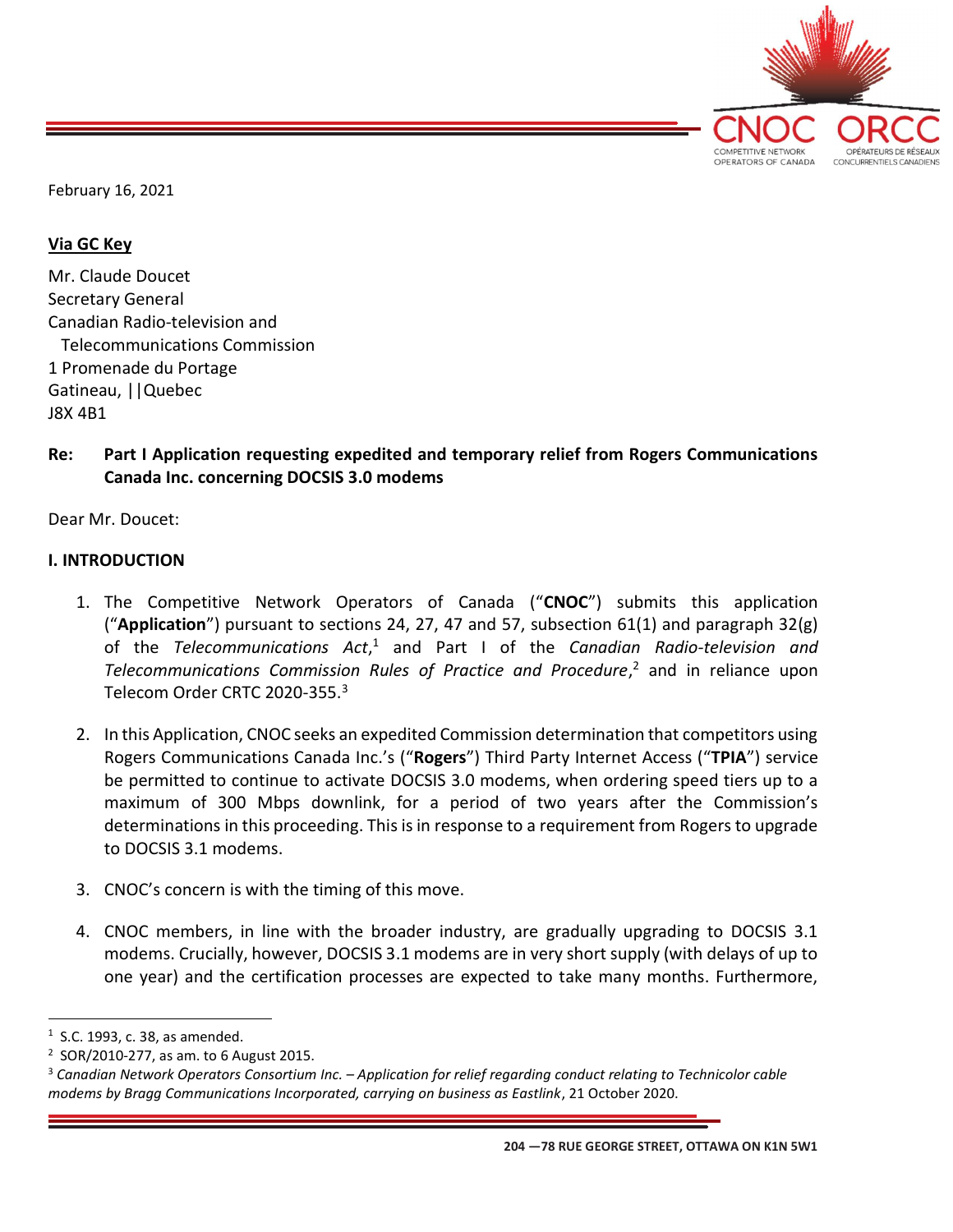

DOCSIS 3.0 modems are mid-lifecycle, and suitable for all but the highest speeds tiers (up to a maximum of 300 Mbps downlink). Requiring secondary ISPs to upgrade in a constrained supply environment is therefore unjustified.

- 5. The predominant concern is with Rogers, although CNOC understands that other TPIA providers have begun, or will soon begin, to take similar steps. CNOC members are concerned that new modem standards may be introduced and implemented will result in secondary ISPs being subject to unreasonable disadvantage.
- 6. CNOC is submitting this application on affected members' behalf, and also as the matter concerns the broader issue of ensuring wholesale access providers are not able to arbitrarily set standards for TPIA customers and in so doing impair their ability to compete for, and serve, end users.
- 7. Certain information contained in this application is filed in confidence with the Commission pursuant to section 39 of the Telecommunications Act, and the directions provided by the Commission in Broadcasting and Telecom Information Bulletin CRTC 2010-961.<sup>4</sup> Specifically, CNOC is attaching evidence from a third party modem supplier from which we have only obtained permission to file in confidence, and evidence that contains commercially sensitive material concerning DOCSIS 3.1 modem supply conditions for which CNOC has only, through a member, been able to obtain permission to share confidentially. As such, CNOC submits that this information qualifies as "information the disclosure of which could reasonably be expected [....] to affect contractual or other negotiations of any person" within paragraph 4(c) of BTIB 2010-961.

# II. FACTS

- 8. Rogers currently offers TPIA at the following speed tiers:
	- a. 1Mbps Upstream ("U") / 5 Mbps Downstream ("D");
	- b. 5MbpsU / 30 MbpsD;
	- c. 10MbpsU / 60Mbps;
	- d. 10MbpsU / 75MbpsD;
	- e. 15MbpsU / 150MbpsD;

<sup>&</sup>lt;sup>4</sup> Procedures for filing confidential information and requesting its disclosure in Commission proceedings, Broadcasting and Telecom Information Bulletin CRTC 2010-961, 23 December 2010, as amended in Broadcasting and Telecom Information Bulletin 2010-961-1, 26 October 2012.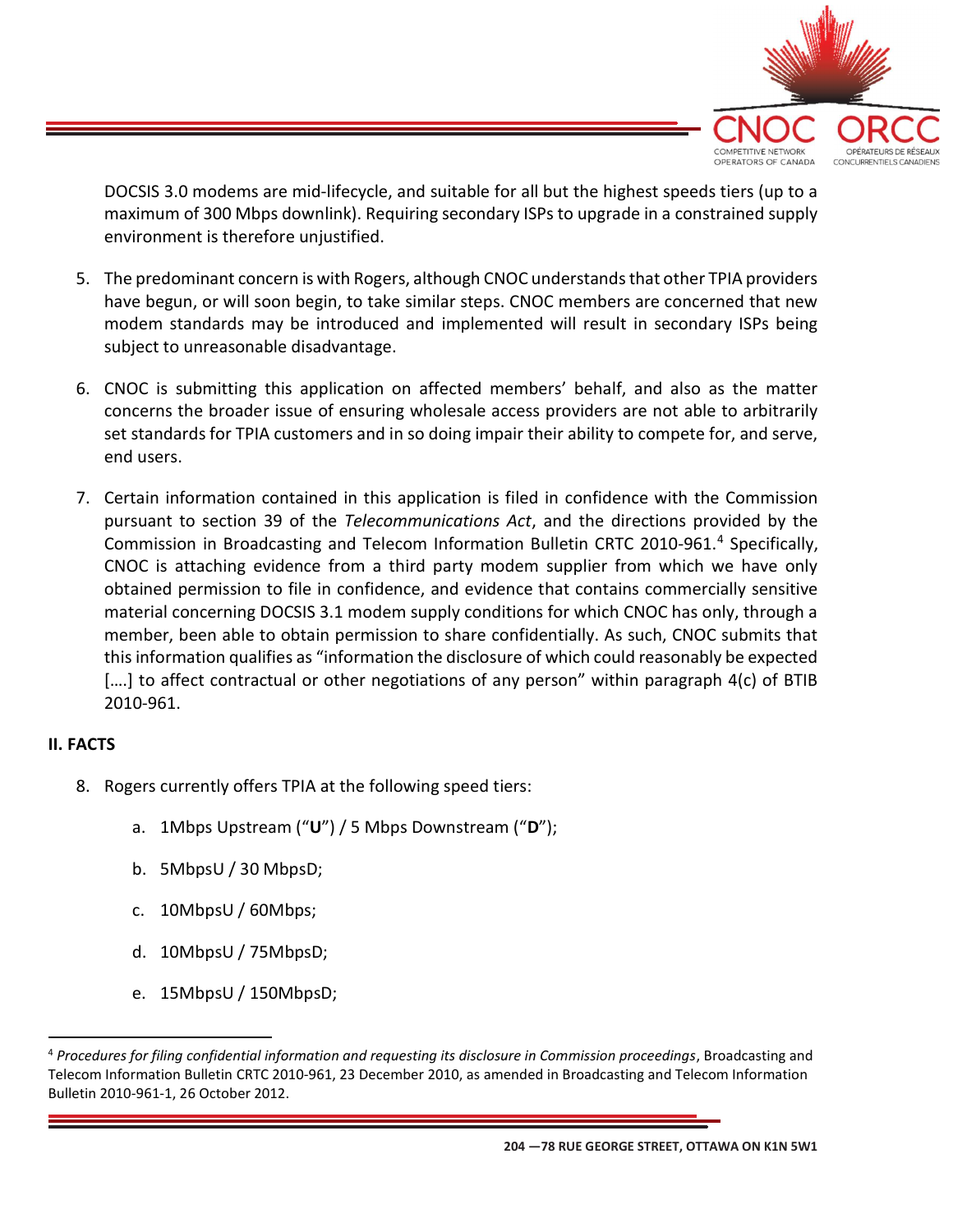

- f. 20MbpsU / 250MbpsD;
- g. 20MbpsU / 300MbpsD (Ontario only);
- h. 20MbpsU / 500MbpsD; and
- i. 30MbpsU / 1024MbpsD.
- 9. Section 9.2 of Rogers TPIA tariff<sup>5</sup> states:

9.2. The TPIA Service is provided only in connection with cable modems that are connected to and compatible with Rogers' access and distribution network and systems. Rogers will maintain a list of cable modem models that are connected to and compatible with Rogers' access and distribution network and systems by location. Rogers may change this list at any time with written prior notice when Rogers makes the decision to proceed with the change that results in a cable modem model no longer being connected to and compatible with Rogers' access and distribution network and systems. In all cases, a minimum of 6 months written notice is required.

- 10. Beginning in June of 2020, CNOC members that are Rogers TPIA customers began receiving from Rogers email correspondence titled "BULLETIN - UPCOMING CHANGES TO MINIMUM MODEM CERTIFICATION STANDARDS". A copy of such a notice is found at Appendix "A" hereto.
- 11. The "Rogers Modem Standards Notice" conveyed to TPIA customers that effective 4 January 2021:
	- a. "the new minimum modem standard will be a DOCSIS 3.0 modem with 8 upstream channels when ordering speed tiers up to a maximum of 300 Mbps downlink", and that "DOCSIS 3.0 Modems with less than 8 upstream channels will no longer be available when activating a modem", and
	- b. "Effective June 1, 2021 we will stop activating on all DOCSIS 3.0 modems"; and
	- c. "Existing end customers provisioned with DOCSIS 3.0 modems with less than 8 upstream channels will receive continued support" if they were active on January 4, 2021, among other conditions.
- 12. As of June 1, the number of modems that can be used to provide service via Rogers TPIA will be reduced from 15 to 4 based on modems currently available as of January 2021. As a practical matter, there will actually only be 2 modems available for use as the 4 includes a non-WIFI and WIFI variant of the Technicolor and Hitron modems.

204 —78 RUE GEORGE STREET, OTTAWA ON K1N 5W1

<sup>&</sup>lt;sup>5</sup> Rogers Access Services Tariff, CRTC 21530, s. 9.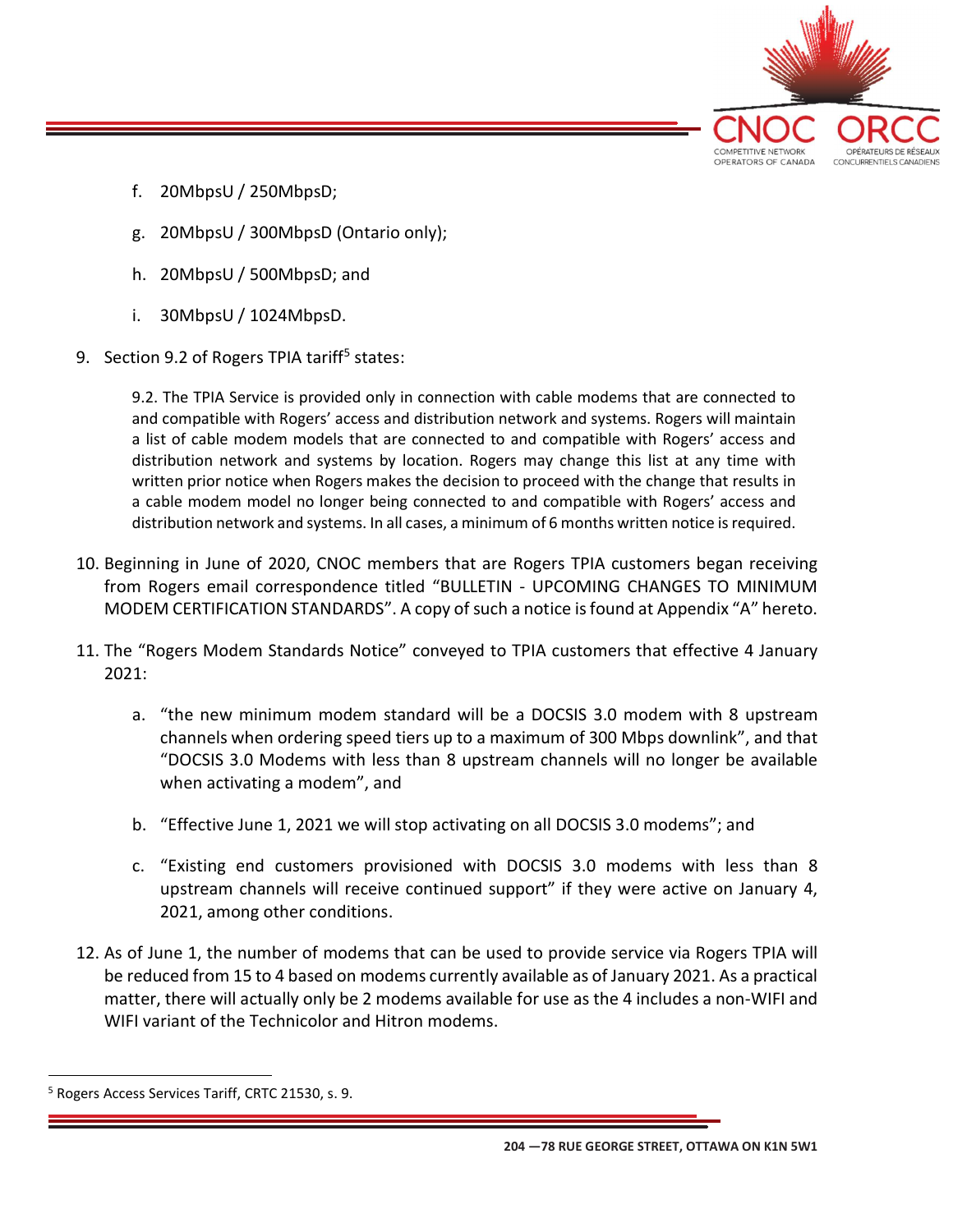

- 13. On January 8, 2021, Rogers sent to TPIA customers a subsequent TPIA program bulletin confirming Rogers' changes to minimum modem standards.
- 14. CNOC understands that the primary advantage of upgrading from DOCSIS 3.0 modems to 3.1 modems is spectral efficiency, *i.e.*, that the newer modems will allow the transmission of higher volumes of data more efficiently, which will result in less network congestion. CNOC members, in line with the broader industry, are gradually upgrading to DOCSIS 3.1 modems, and we support this transition. There are a number of concerns however with the timing of Rogers' move.
- 15. DOCSIS 3.0 modems are mid-lifecycle, and suitable for all but the highest speeds tiers: up to a maximum of 300 Mbps downlink.
- 16. A number of CNOC members have in their inventory a significant inventory of DOCSIS 3.0 modems.

# DOCSIS 3.1 modem supply concerns

- 17. The availability of the 4 (2, practically speaking) DOCSIS 3.1 modems is severely limited. One CNOC member's supplier of Technicolor modems (which is the Canadian supplier for Technicolor) has advised that there is and will continue to be severely restricted supply of the Technicolor 3.1 modems due to Technicolor facing a widely reported<sup>6</sup> shortage of necessary Broadcom chips required for production.
- 18. Attached as Appendix "B" hereto is a document by ############, a major modem supplier, titled "####### Supply Chain Customer Updates", dated January 2021. This document highlights how "[s]emiconductor capacity and supply is falling behind demand", which illustrates CNOC's concern that without relief from the Commission, CNOC members using Rogers TPIA service will not be able to acquire adequate supply of DOCSIS 3.1 modems for numerous months, and thus will be unable to serve their existing customers, or acquire new ones, for an equally long time.

<sup>&</sup>lt;sup>6</sup> See e.g., Broadcom says chip orders require six months' lead time, BNN Bloomberg, April 16, 2020, online: Broadcom says chip orders require six months' lead time - BNN Bloomberg. See also Boom Times Continue for Chipmakers in Spite of Industry Chaos, Real Money, December 12, 2020, online: Boom Times Continue for Chipmakers in Spite of Industry Chaos - RealMoney (thestreet.com): "On Broadcom's Thursday earnings call, CEO Hock Tan said that he sees strong demand from cloud and telco clients continuing "as far as you can see" in 2021, and that (with Broadcom's lead times now above 6 months, and its orders non-cancellable) his firm's 2021 visibility looks "remarkably better than we usually have at this point" in the year."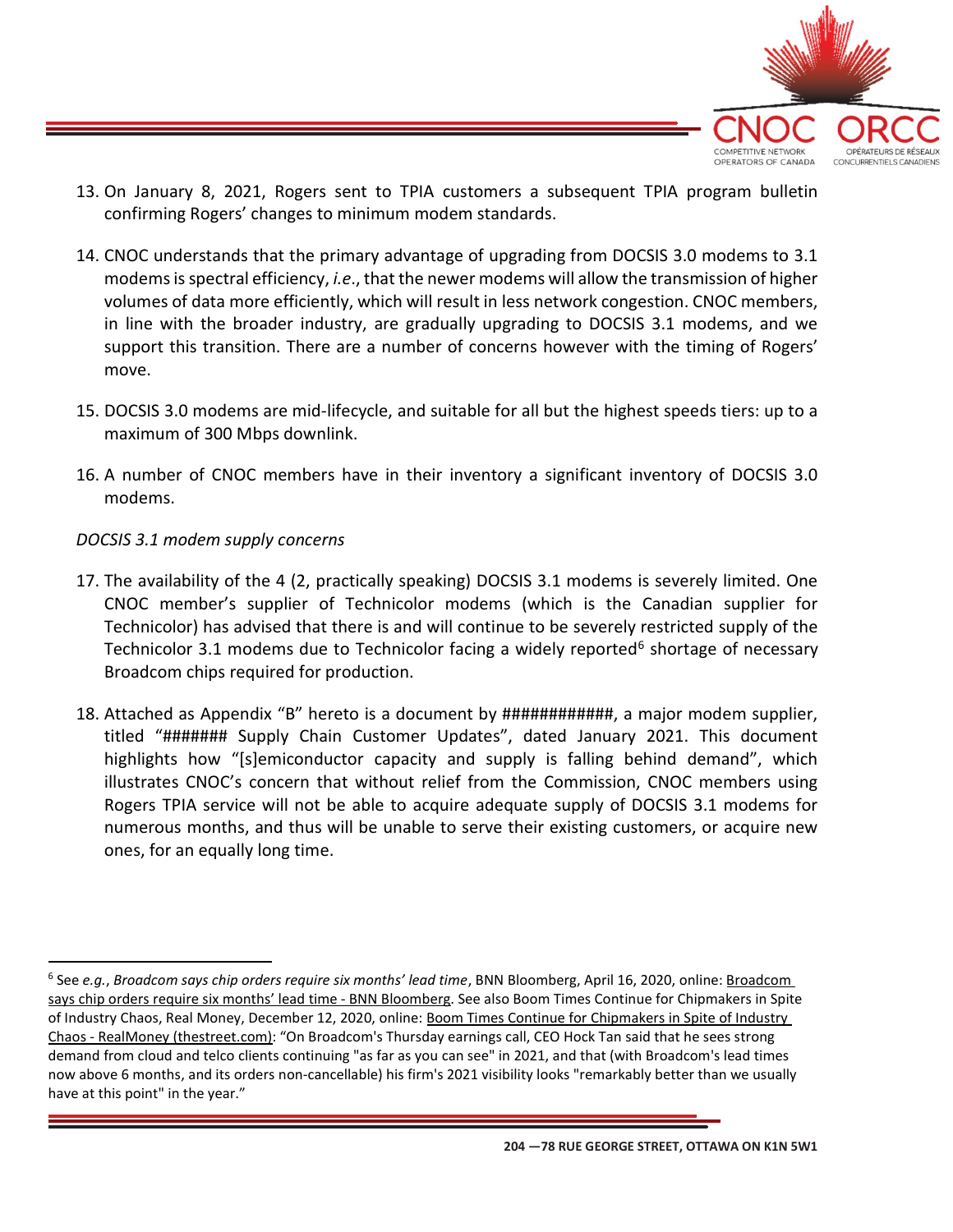

- 19. We also attach as Appendix "C", in confidence, an email chain between one major modem manufacturer ###### and #########, an equipment supplier to at least one CNOC member, wherein the manufacturer indicates that their lead time is "8-10 months".
- 20. At least one CNOC member has also been advised by another modem manufacturer that they have been unable to get to the certification stage for a DOCSIS 3.1 modem as a result of nonstandard technical restrictions imposed by Rogers. More specifically, the requirements imposed by Rogers to certify a DOCSIS 3.1 modem include requirements that are not part of the CableLabs DOCSIS 3.1 specifications, which represents the industry standard specifications used by all major modem manufactures and cable carriers. The modifications to the firmware required to meet Rogers' non-standard requirements would be unsupported by that modem manufacturer's chipset provider. As a result, the modem manufacturer in question has been unable to get a DOCSIS 3.1 modem certified for Rogers because of non-standard requirements imposed by Rogers that are not part of the industry standard CableLabs DOCSIS 3.1 specifications.
- 21. Given that some CNOC members have in their inventory a significant stock of DOCSIS 3.0 modems, they should be permitted the opportunity to earn a return on their inventory. This is especially so given certain customer segments can be adequately served using those modems, and the cost of a DOCSIS 3.1 modem is generally \$60-80 more per unit than the cost of a DOCSIS 3.0 modem.
- 22. Without the time-limited relief requested in this application, and in the absence of a viable supply of DOCSIS 3.1 modems, those members will be financially penalized and left with no alternatives to serve their existing customers or new customers.
- 23. CNOC understands from materials provided by one CNOC member, and from its own interactions with Rogers on December 9 and December 11 of 2020, that Rogers will make no exceptions for this. On February 3, 2020, CNOC provided Rogers with a courtesy advance notice that an application for time-limited relief would be forthcoming.

# IV. TELECOM DECISION 2020-355: PRIMARY ISPS MUST PROVIDE CLEAR AND SUPPORTABLE REASONS FOR MODEM STANDARDS

- 24. TPIA providers must provide clear and supportable reasons for modem standards.
- 25. In January 2020 CNOC brought forward to the Commission an application challenging Eastlink's decision to remove Technicolor modems from its list of approved TPIA modems. Eastlink had done this on the basis that a number of that type of modem in question had exhibited radiofrequency defects.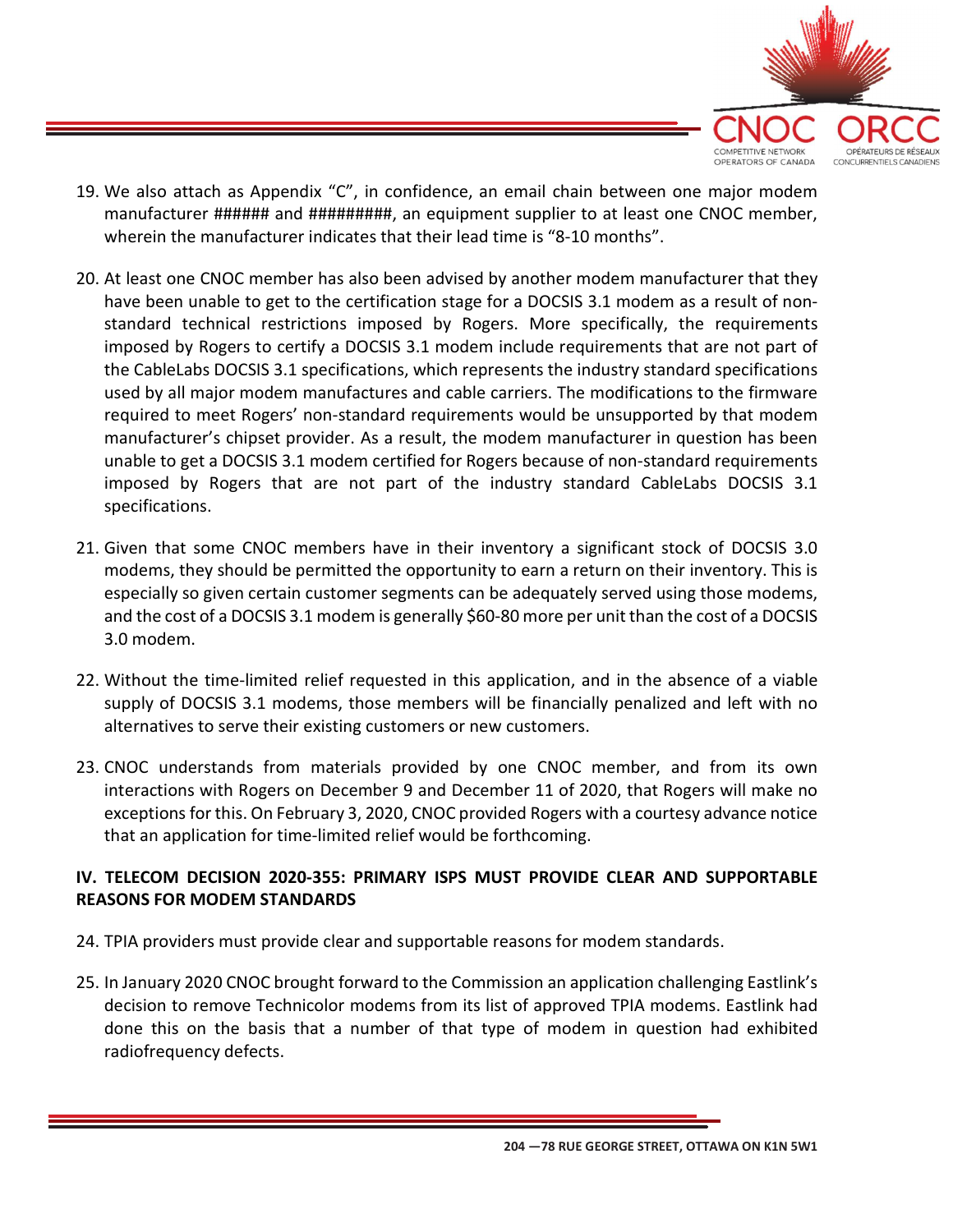

- 26. CNOC, whose affected members faced a great cost of replacing these modems, argued to the Commission that CNOC members were being deprived of their preferred choice of cable modem. CNOC argued that (i) Eastlink's conduct was arbitrary and unjustified, and subjected its TPIA customers to an undue and unreasonable disadvantage, in violation of subsection 27(2) of the Telecommunications Act, to the point where this type of behaviour threatened to undermine competition; and (ii) Eastlink had an obligation under language in its tariff to provide clear and supportable reasons for removing the modem from its approved list, and that removing the modem was an extreme solution to what was a minor equipment issue that could have been addressed in a more surgical manner. Eastlink argued that it should have the right to ban equipment from its network that is not 100 per cent reliable, and besides, TPIA customers could use a number of different modems from the approved list.
- 27. In Telecom Decision 2020-355,<sup>7</sup> the Commission agreed with CNOC's argument about the tariff requirement, and that "a TPIA provider seeking to remove a model from its approved list should also provide clear and supportable reasons", and agreed that the modems were, for the most part, non-defective. The Commission directed Eastlink to rescind its removal of the modems in question from its approved list. The CRTC disagreed with CNOC's Telecommunications Act argument, on the basis that CNOC did not provide sufficient evidence of competitive impact. Crucially, the Commission concluded that a broad view of the tariff in question should be taken, and that network incompatibility was the threshold for a TPIA provider removing a modem from its approved list:

The tariff should be interpreted broadly in accordance with the Commission's framework for cable modem certification, as prescribed in Telecom Decision 2004-37 and described above. The Commission is of the view that the more accurate interpretation is that Eastlink would need to make a change to its network that renders the Technicolor modem incompatible with or no longer able to connect to its network in order to remove it from the approved list. [emphasis added]<sup>8</sup>

- 28. CNOC therefore submits n addition to CNOC's arguments concerning the need for a timelimited relief in the context of a constrained DOCSIS 3.1 supply environment, and the remaining lifecycle of DOCSIS 3.0 modems, that Rogers has failed to meet the Commission's requirements to provide clear and supportable reasons for the timing of this transition.
- 29. In this case, section 9.2 of Rogers' TPIA tariff constrains it to making changes to its approved modem list only "when Rogers makes the decision to proceed with the change that results in a cable modem model no longer being connected to and compatible with Rogers' access and distribution network and systems."

 $7$  Canadian Network Operators Consortium Inc. – Application for relief regarding conduct relating to Technicolor cable modems by Bragg Communications Incorporated, carrying on business as Eastlink, Telecom Decision CRTC 2020-355, 21 October 2020.

<sup>&</sup>lt;sup>8</sup> Ibid., para. 25.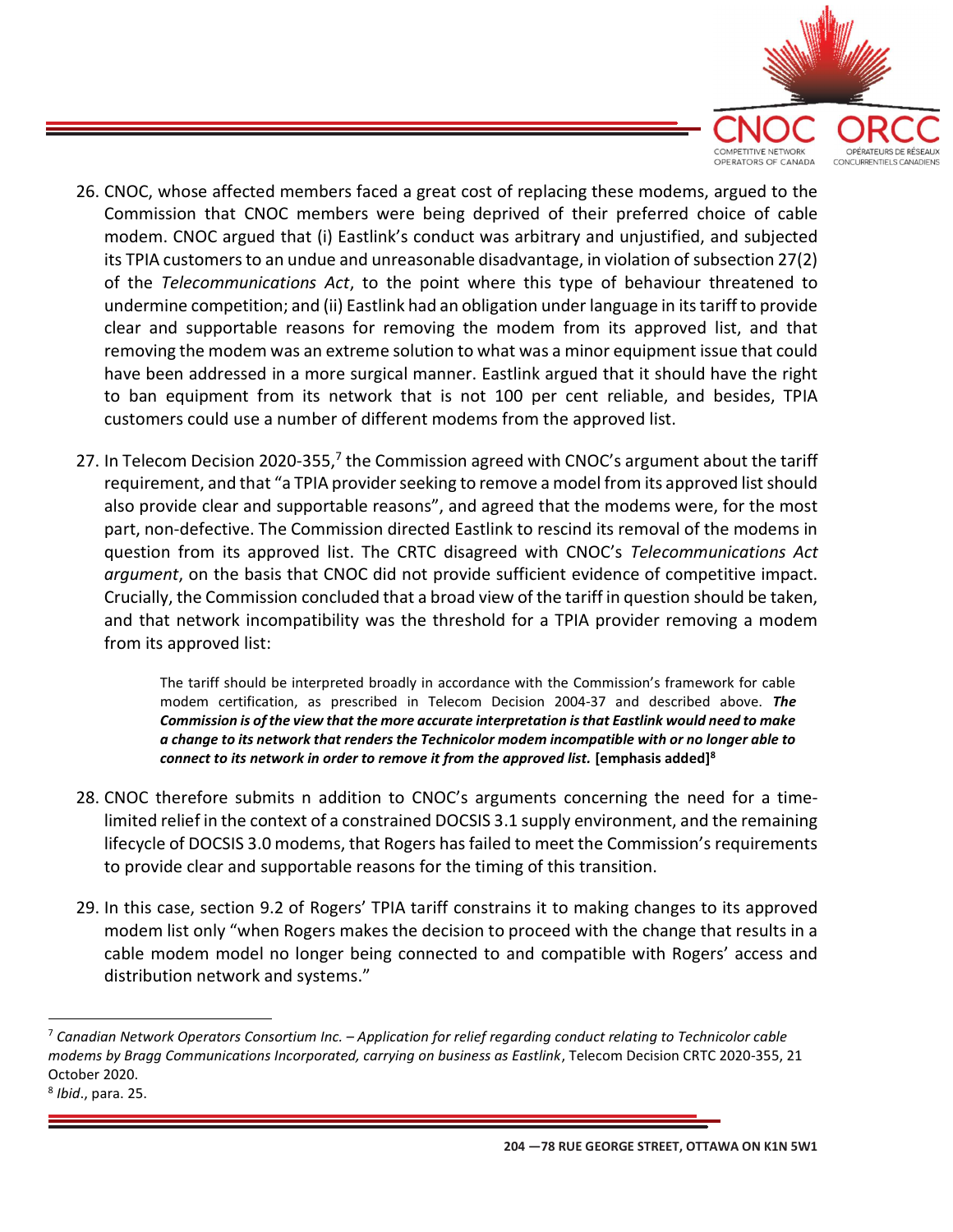

- 30. In this Application, CNOC submits that Rogers has failed to provide *clear* and *supportable* reasons for the removal of DOCSIS 3.0 modems from its approved list, and furthermore, there is no evidence that the DOCSIS 3.0 modems are no longer compatible with Rogers' network.
- 31. CNOC therefore requests that the Commission require Rogers to rescind its removal of the modems in question from its approved list until two years following the Commission's determinations in this matter. CNOC submits this is an appropriate timeframe to allow secondary ISPs to deploy remaining stocks of 3.0 modems, and procure 3.1 modems in a very tight supply environment that is characterized by delays in procurement and certification.
- 32. CNOC recognizes that the Commission appears, in certain circumstances, to have allowed a primary ISPs to require modem upgrades. In response to a TN by Shaw that would have imposed certain modem restrictions, CNOC had requested that the Commission direct Shaw to allow TPIA customers to use DOCSIS 3.0 modems in place of DOCSIS 3.1 modems in order to offer the Internet 300 service until such time as the DOCSIS 3.1 modems became certified. Shaw responded that though it may be technically possible to provision a DOCSIS 3.0 modem to access the Internet 300 service, it was requiring TPIA customers to offer the Internet 300 service by only using DOCSIS 3.1 modems in order to ensure the most efficient use of capacity and avoid congestion in its network.
- 33. In Telecom Order CRTC 2018-442, $9$  the Commission accepted Shaw's argument, stating that "though it may be technically possible for the Internet 300 service to be provisioned using DOCSIS 3.0 modems, the Commission considers that it is appropriate for Shaw to require TPIA customers to use DOCSIS 3.1 modems for the Internet 300 service in order to ensure the most efficient use of network capacity."
- 34. In this case, CNOC is not asking that its members be allowed to use DOCSIS 3.0 modems, in perpetuity, for all speed bands. Rather, CNOC seeks time-limited relief to allow use of DOCSIS 3.0 modems for speed tiers up to 300 Mbps, given the supply constraints and given the remaining useable lifecycle of DOSCIS 3.0 modems.

## V. RELIEF REQUESTED

35. CNOC has established that the DOCSIS 3.0 modems are serviceable, and that Rogers has failed to justify removing them at this time from its approved modem list. CNOC recognizes the right of primary ISPs to set standards for their networks, for legitimate network management

204 —78 RUE GEORGE STREET, OTTAWA ON K1N 5W1

 $9$  Shaw Cablesystems G.P. – Introduction of a new third-party Internet access speed band and the Internet 300 access speed tier, Telecom Order CRTC 2018-442, 29 November 2018.